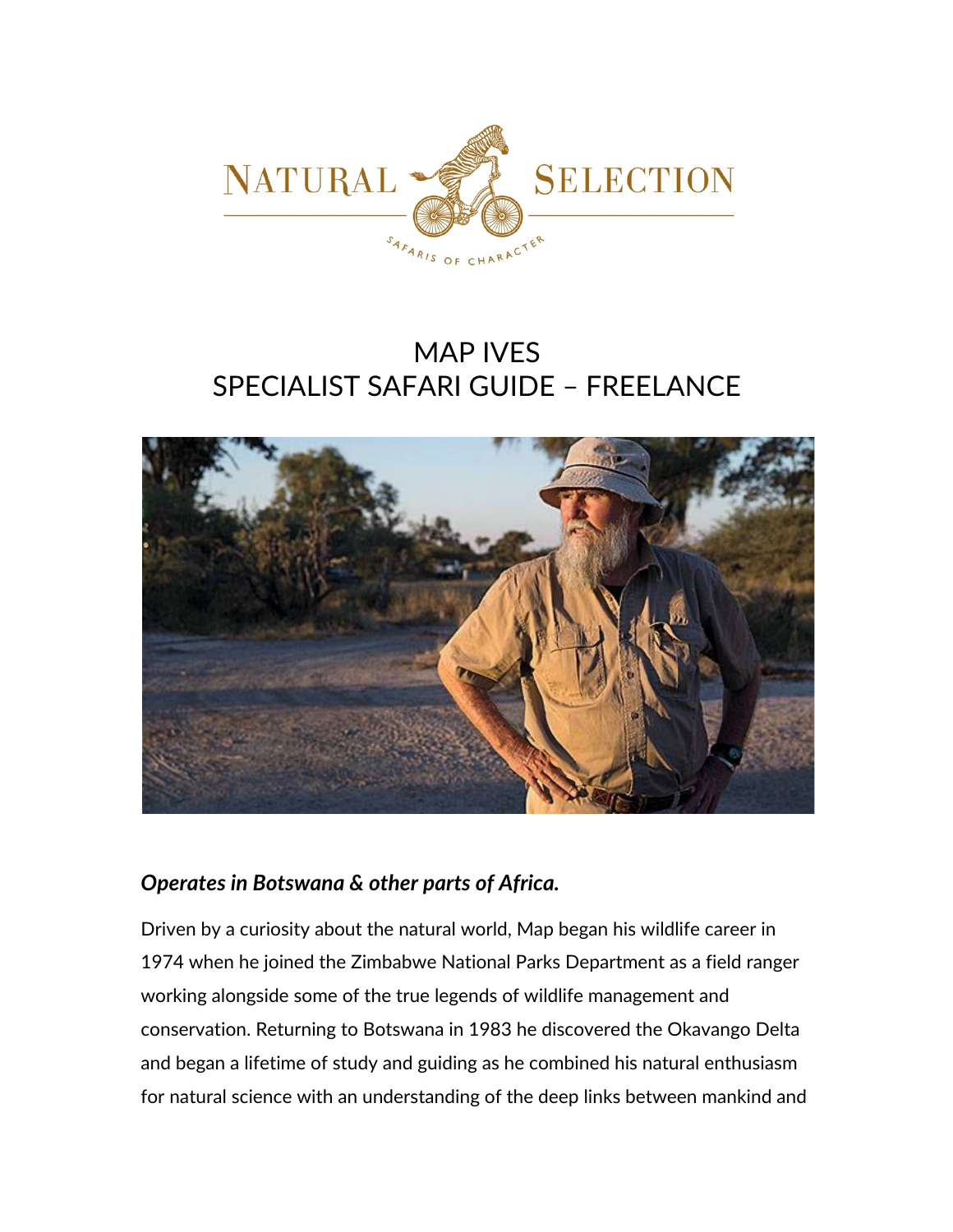all living things. Much of his inspiration is based on an understanding of 'Cosmos', where everything has a place and function in a complex and yet orderly system whilst looking for the beauty and spirituality so apparent on Earth.

Map Ives has been a licensed Professional Wildlife Guide and conservationist in Botswana for the last forty years. He has organized and led safaris into the wildest parts of the northern Botswana wilderness, including the Chobe National Park, the Central Kalahari, the Linyanti system and his special interest, the great Okavango Delta where his knowledge of the geology, hydrology, geomorphology, and animal movements, have earned him a reputation as one of the very best guides in the region. He has a special interest in the adaptations of plants and animals to this ever-changing environment, especially the rapid changes being brought about in the modern world.

His passion for this precious area led him to become involved in the Botswana Rhino Project in which he played a leading role. He has served as Botswana's National Rhino Coordinator and as Director of the Rhino Conservation Botswana Trust and is still working as a consultant to various projects involving rhinoceros in Botswana.

Map's is acknowledged as a leading expert on the Okavango Delta, it's various components and wildlife populations, and has also established himself as spokesman for the protection of this unique wetland of international importance. He is passionate about conservation and the linkages between the tourism economy and the protection of wild landscapes in Africa whilst also exploring the importance of humanities wellbeing and the environment.

#### *Years of guiding experience*

Map has been a professional guide for 39 years and started his career in 1983.

### *Regional knowledge and expertise*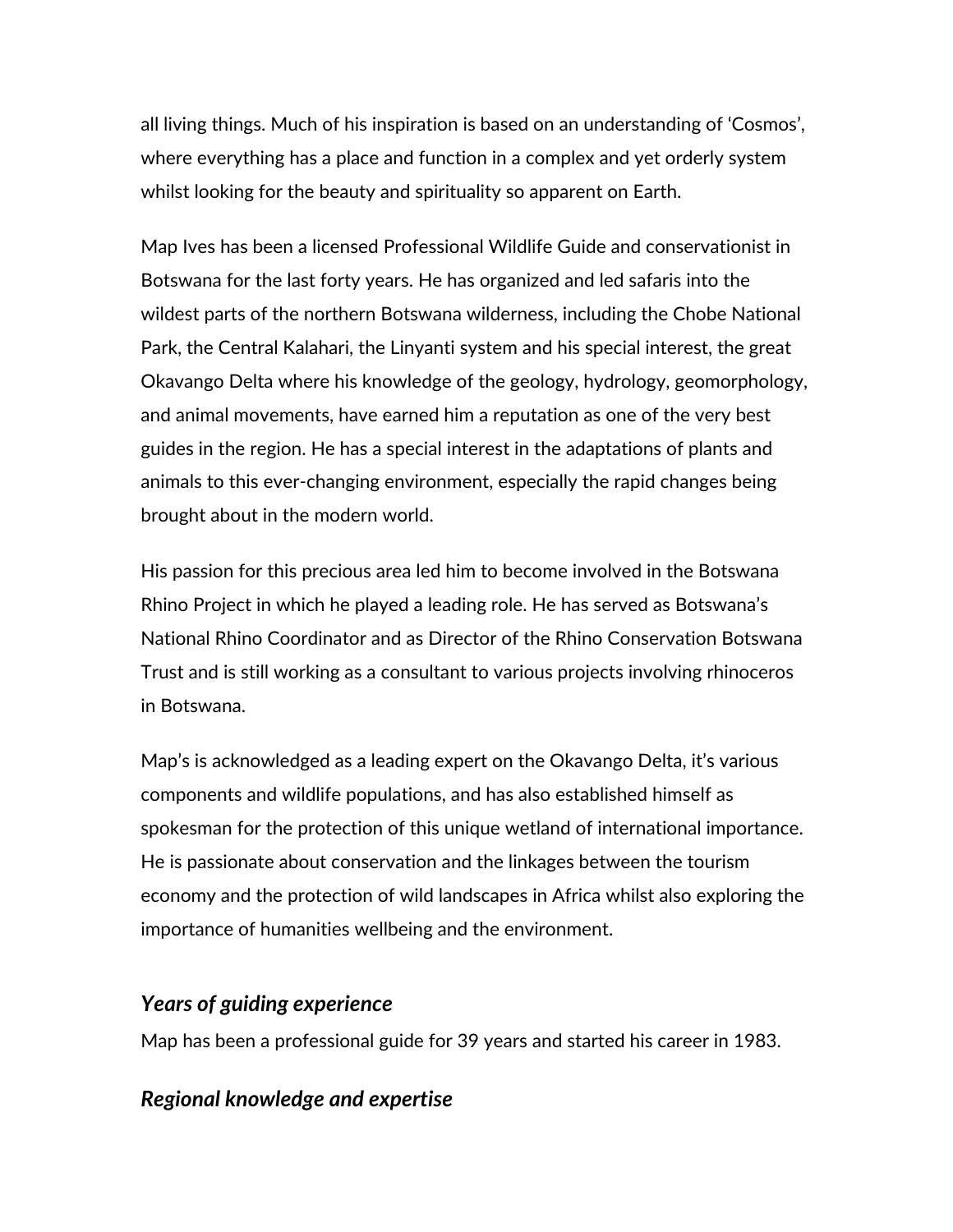Map is a specialist in the Okavango Delta and Kgalagadi areas of Botswana. He can also guide in Namibia, South Africa, Zimbabwe, Zambia and Malawi.

## *Ideal for accompanying*

Multi-generation family travel, couples, solo travelers, small groups, journalists, photographers.

# *Areas of special interest|*

Rhino conservation, geology, hydrology, geomorphology and animal movements. plants & the adaptation of plants, birdlife.

# *Qualifications & Experiences*

- Map began his wildlife career in 1976 when he joined the Zimbabwe National Parks Department as a field ranger.
- His early projects took him Darwendale where he helped establish a protected area for birds around a newly formed lake and Chizarira National Park in the Zambezi escarpment where he conducted lengthy foot patrols to ward off poachers an record data on black rhino populations.
- In 1979, he moved to South Africa and became one of the pioneers of the country's private safari industry at Londolozi Private Reserve in Mphumalanga. Working as a professional guide.
- In 1982 he returned to Botswana where he led walking safaris based out of mokoro into the remotest parts of the Delta.
- Map spent a great deal of time exploring the relatively unknown Okavango Delta, living on islands while gathering plants for identification.
- He become involved in the Botswana Rhino Project in which he played a leading role.
- Map has served as Botswana's National Rhino Coordinator and as Director of the Rhino Conservation Botswana Trust and is still working as a consultant to various projects involving rhinoceros in Botswana.